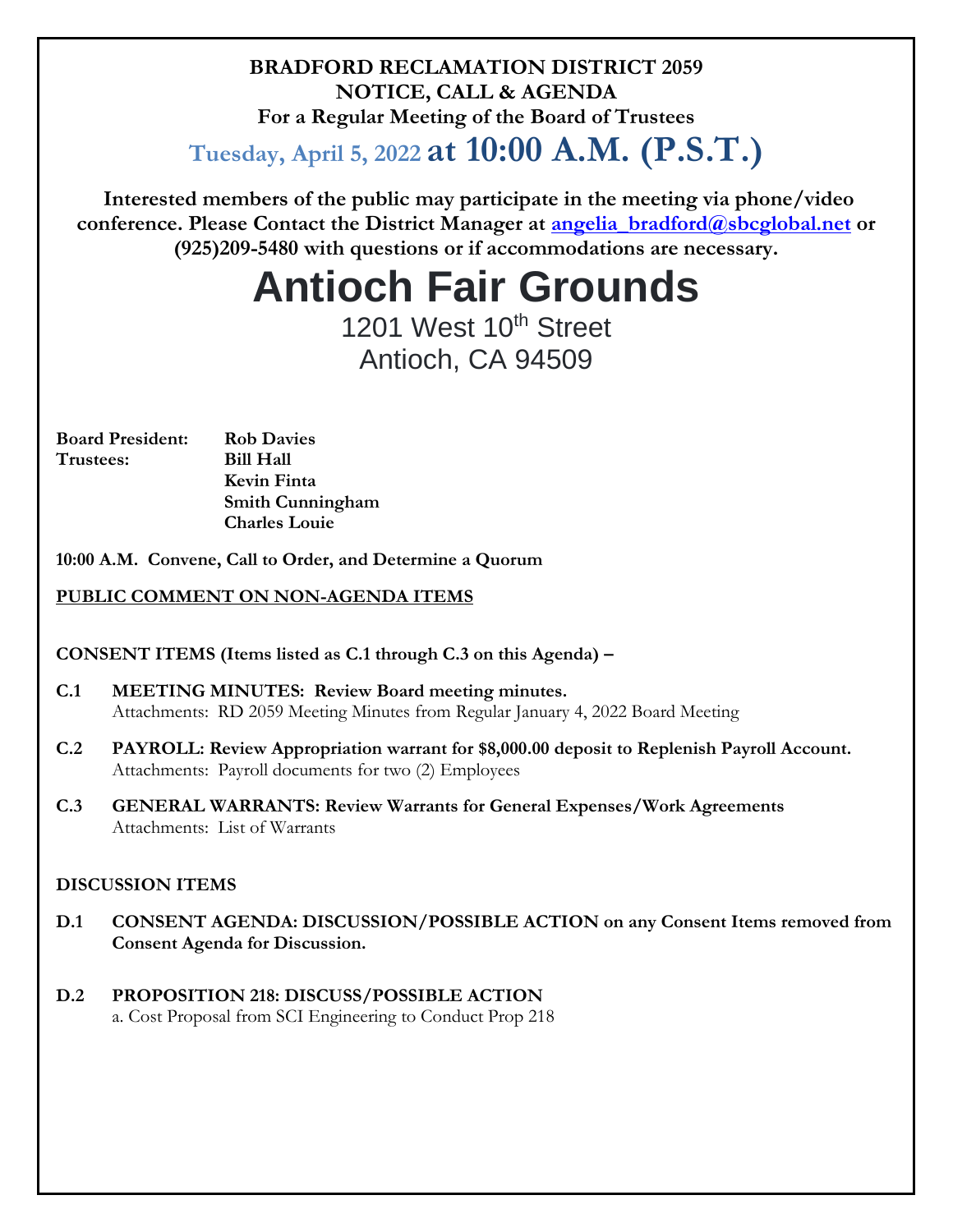### **D.3 DWR LONG TERM MITIGATION: DISCUSSION/POSSIBLE ACTION**

a. Project Update

#### **D.4 FERRY MATTERS: DISCUSSION/POSSIBLE ACTION**

a. Report from President Davies

b. Proposed Cost to Increase Ferry Ticket Rates

#### **D.5 ENCROACHMENT REGULATIONS:**

a. Encroachment Committee meetings postponed until the COVID-19 meeting restrictions are lifted.

#### **D.6 DELTA LEVEE MAINTENANCE SUBVENTIONS PROGRAM FOR 2022/2023: DISCUSS/POSSIBLE ACTION**

a. Annual Participation Application to be Submitted to Delta Levee Subventions Program b. Resolution 2022-01 to participate in the 2022/2023 Delta Levee Subventions Program with DWR- Adopt Resolution and Authorize Board President to Execute the Resolution.

#### **D.7 Five Year Plan: DISCUSS/POSSIBLE ACTION**

a. Project Update

#### **D.8 EMERGENCY DROUGHT BARRIER - DISCUSS/POSSIBLE ACTION** a. Project Update

#### **D.9 LEVEE SUPERINTENDENT: DISCUSS/POSSIBLE ACTION**

- a. Report on Ongoing District Maintenance
- b. Squirrel Abatement

#### **D.10 DWR EMERGENCY RESPONSE GRANT PROGRAM APPLICATION: DISCUSS/POSSIBLE ACTION**

a. Report from District Engineer on Discussion to Apply for 1) Grant for Planning, Coordination, and Communication; 2) Training and Exercises; and 3) Facilities, Equipment, and Supplies

#### **D.11 PERMITS: DISCUSS/POSSIBLE ACTION**

a. Report on New & Pending Permits

#### **D.12 EMERGENCY – FIRE STATUS: DISCUSS/POSSIBLE ACTION**

- a. Status Report on Temporary Pumps
- b. Status Report on Insurance Claim Limits and Payouts
- c. Status Report on Pump Station Rebuild, electrical quotes
- d. Status Report on PG&E Permit to Restore Power
- e. Status Report on Pipe Install
- f. Levee and Seepage repair quotes

## **D.13 CARBON CAPTURE AND STORAGE DISCUSS/POSSIBLE ACTION**

a. Report on Program

#### **D.14 BRIDGE TO BRADFORD DISCUSS/POSSIBLE ACTION**

- **a. Report on the Status of a Bridge to Bradford Island**
- **b. Obtaining a Grant for Construction**

#### **REPORTS:**

**a. Trustee**

**b. District Secretary:**